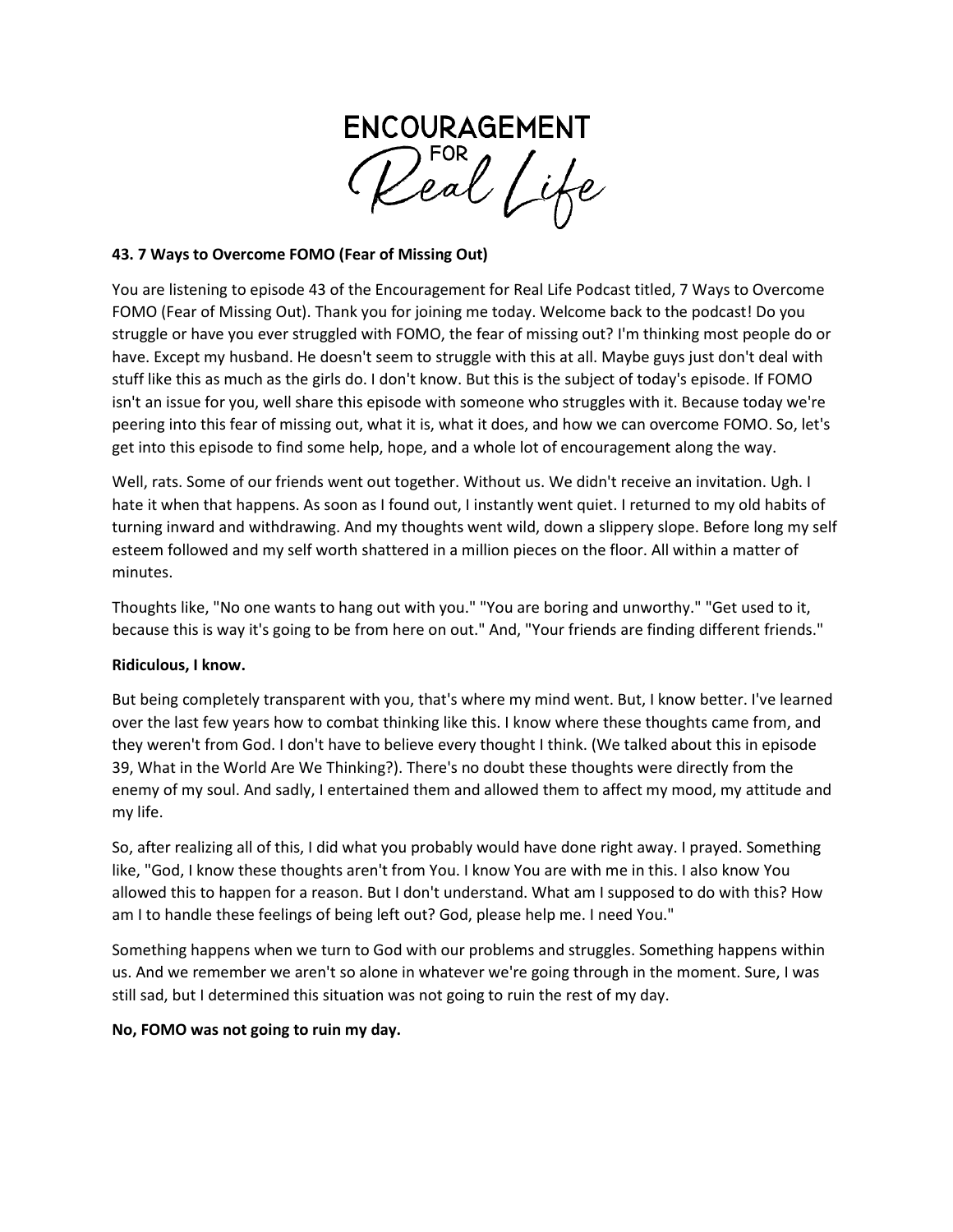FOMO, or fear of missing out, is a real thing for many of us. It's something many people struggle with often. Maybe you do, too. I hadn't dealt with it for awhile until this situation. And boy, it sure hit me hard. So, I understand if you might struggle with this too. It isn't easy.

And it may not be the most fun subject to discuss and to openly address. But only when we address it can we fix it. Only when we bring it to light can we overcome FOMO.

In the last two episodes, episodes 41 and 42, we discussed comparison and how staying in our own lanes helps us refrain from comparing ourselves to others. This can be a destructive habit in itself. And when we do give in to comparison, the fear of missing out is often a result. If we stayed away from comparison, FOMO wouldn't likely be an issue. FOMO wouldn't be a thing.

## **FOMO is often a result of comparison.**

And it can appear on the scene when we least expect it. Through a social media post. Through someone else's good news. It can happen when we compare others' lives to our own or what someone else has to what we don't have. The triggers of FOMO can be many.

But it's actually caused by a part of our brains--the amygdala--which determines if something is a threat to our survival. That old fight or flight syndrome is a part of this, which causes us anxiety, an adrenaline rush, and other physical responses. Dictionary.com defines it as: a feeling of anxiety or insecurity over the possibility of missing out on something, as an event or an opportunity. And some experts define it as a mental epidemic, especially in children.

No matter where it originates or what causes it, FOMO robs us of life. And I'm tired of anything that robs us of life! Aren't you? Because life is too short to have the fear of missing out on anything.

The thing is, you and I don't have to live with FOMO. I believe we can overcome it.

# **Here are 7 ways to overcome FOMO.**

1 - Focus on who you are.

FOMO causes us to feel inferior, unworthy, of little value. Stop right now and see yourself as God sees you. He sees you as worthy, wonderfully made, chosen, dearly loved, beautiful, talented, accepted, priceless, a work of art. God sees you as His unique creation, as there is no other like you anywhere. He created You with unique gifts and talents that no one else has. You are special in every way, and accepting this truth helps to overcome FOMO and live life to the fullest!

# 2 - Appreciate what you have.

FOMO can creep in when we see another possessing something that we don't have. When this happens, it's important to pause to appreciate what we already have. Just take a look around. See all the many blessings God has given you. All the special moments you've lived, all the memories you've created with loved ones. Appreciate your health, your hope, your joy. Taking a moment to do this helps us overcome FOMO with a grateful heart.

## 3 - Live in the moment.

When FOMO interrupts our day, we can choose to either let it ruin our day or choose to live in the moment. Let's choose to live in the moment. Instead of allowing FOMO to consume us, let's pivot and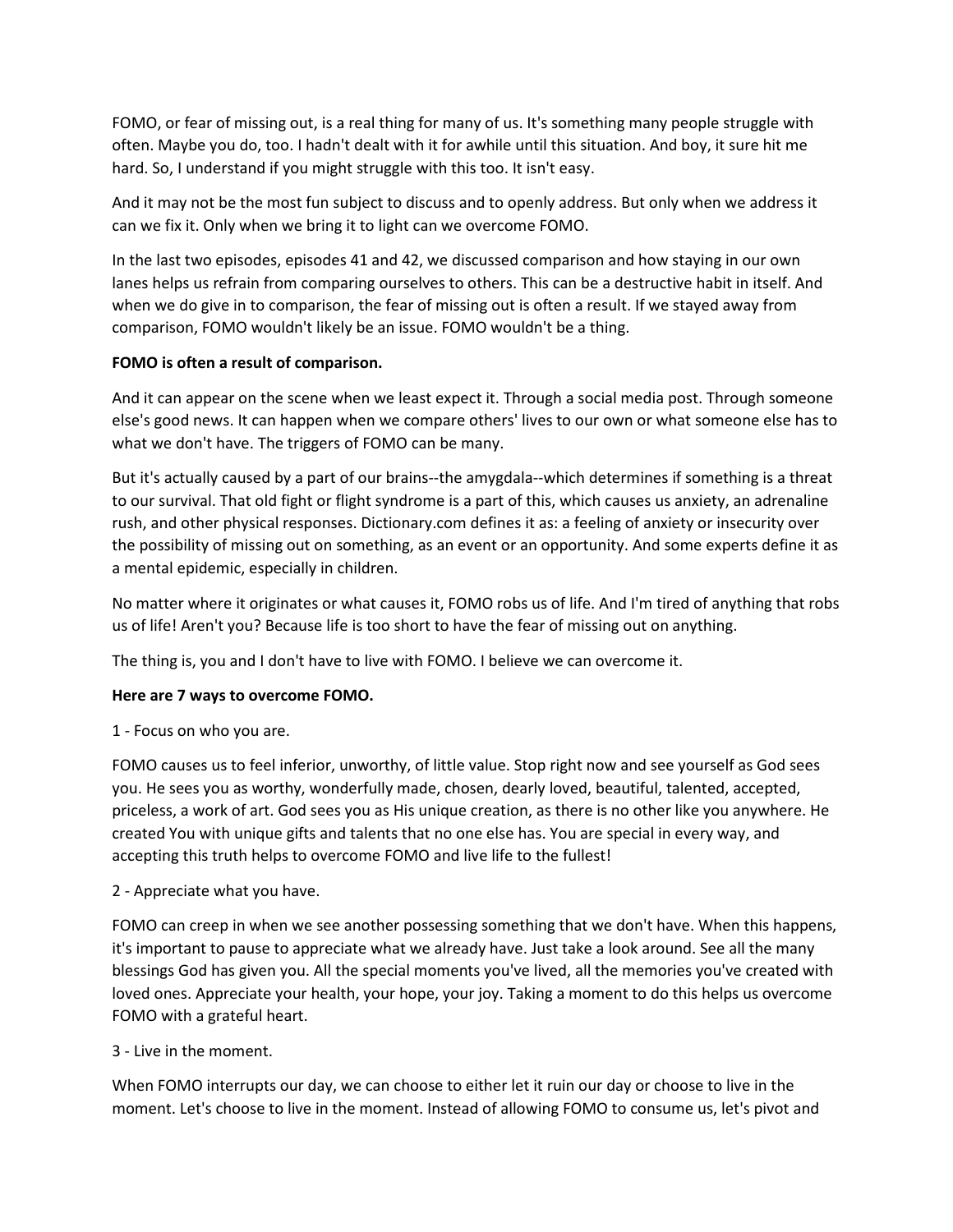allow it to motivate us even more to control what we can in this moment. And that is to choose to live fully alive right now. Take a deep cleansing breath and relax. Invite God into this moment and allow Him to permeate your thoughts. Goodbye, FOMO.

# 4 - Turn off notifications.

Social media can be a big source of FOMO. A number of years ago I turned off my notifications to all of my social feeds, and let me tell you, that was extremely freeing! I missed the dings for a couple days, but after that, it was one of the best things I ever did! When we don't get notified of what our friends are doing, we have less FOMO in our lives and more time to live our lives in abundance.

5 - Hang out with "real" people who matter to you.

FOMO often happens when we see other people living out their own lives. Either in person or on social media. And sometimes what we see is not the true picture of their lives. Let's invest in the relationships of the "real" and authentic people in our lives who value who we are. Let's focus on creating memories and unforgettable moments with them. This is a sure-fire way to overcome FOMO, as we embrace life with those who matter most to us.

6 - Recognize your achievements.

When we see others achieving goals and dreams, especially if they're similar to ours, FOMO can rear it's ugly head in a big way. Let's take a moment to recognize our own achievements and to celebrate them. Thank God for them. And realize our future goals and dreams will happen in God's perfect timing for our lives. When we do this, we are better able to celebrate the success of others, knowing our achievements are worthy and wonderful too.

7 - (Most Important!) Focus on God.

The truth is, FOMO happens when we take our focus off of God and put it on someone else. When we switch our focus back to God, life become a little more clear and a whole lot less stressful. It's wise to ask God to help us when we're consumed with FOMO. It makes a difference to ask Him to help us see His perspective in the situation. And when we ask Him to grow us through the experience, well, He uses it for our growth and for His glory. Focusing on God is the best thing we can do to overcome FOMO.

## **We can overcome FOMO.**

It doesn't have to consume us one minute longer.

Psalm 16: 1-2, 5-6 (VOICE) Protect me, God, for the only safety I know is found in the moments I seek You. I told You, Eternal One, "You are my Lord, for the only good I know in this world is found in You alone." You, Eternal One, are my sustenance and my life-giving cup. In that cup, You hold my future and my eternal riches. My home is surrounded in beauty; You have gifted me with abundance and a rich legacy.

When fully believe this, FOMO will have no place in our lives. When we live one day at a time, following God and trusting He will give us all we need, we can overcome FOMO and live the abundant life God has given us.